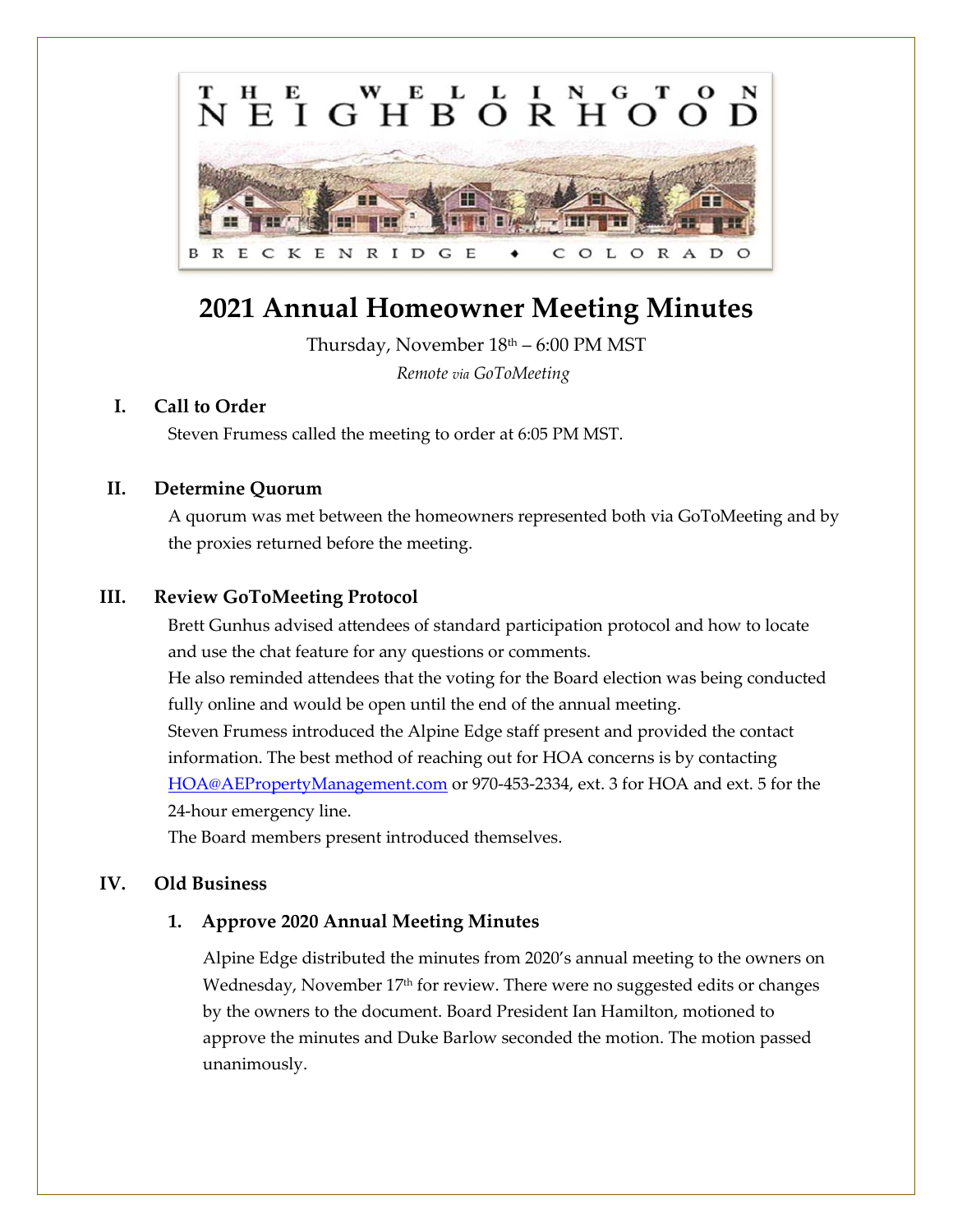## **2. Real Estate Market Report**

• This Real Estate Market Report is available on the Wellington HOA website for all owners to access. This report was provided by the Mountain Homes Group with Coldwell Banker Mountain Properties, which includes Sinjin McNichol, who lives in the Lincoln Park neighborhood. The report covers this year's home sales in the Wellington Association neighborhoods, detailing the median selling price, number of days on market, and median number of homes sold.

#### **3. 2021 Management Review**

#### **General Maintenance**

- There were many landscaping improvements made this year, including the mending of trellises and posts in greens. The association is hoping to get three years or more out of these repairs, but another survey will need to be conducted towards the beginning of summer.
- If any owners have broken fences or picketts due to snowplow damage, they are advised to contact Alpine Edge through the HOA email provided so that these issues can be addressed.
- We conducted an of mulch bark throughout all of the common areas on the old Wellington side of the community. This was completed to ensure that the association's common areas maintain the best aesthetic possible. Before the mulch installation, there were dirt areas present where mulch used to be. There hasn't been another mulch installation since the community started. This helps define the landscaped greens better and brings back the original intent of Wellington's designed master plan.
- The Allo Fiber Optic installation that occurred in the neighborhood will be saving \$270K in Reserve Funds, as the asphalt overlay expense was taken off the association's hands. This was originally slated for the summer of 2025 and with such a large project is taken care of by a third party, it has rendered the current reserve study somewhat obsolete. The board recognizes this and has directed management to explore having a new reserve study conducted in 2022.

#### **Irrigation**

• A neighborhood-wide audit of the irrigation system was conducted in the summer of 2021 through Ceres Landcare. This audit allowed the HOA to identify and fix problems such as broken pipes/nozzles and misaligned nozzles. Through the audit, the association was also able to determine which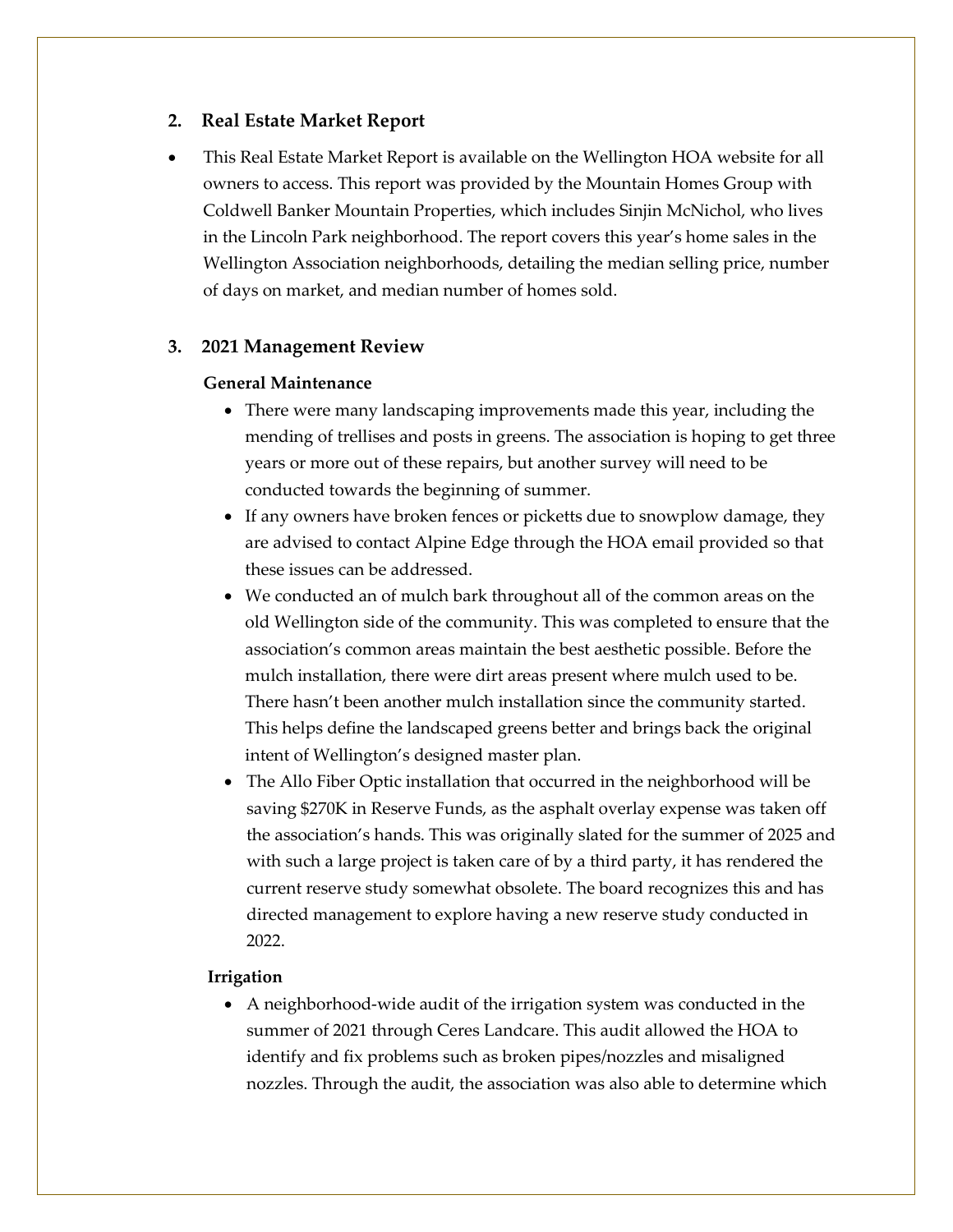properties are on a common water line, as well as which ones are on a private water line.

- Ceres Landcare will be working closely with the association to meet the goal for owners to have more management of their yards and be able to control water flow on their individual properties. The Board will need to plan on how to reserve funds for this huge undertaking.
- There was owner concern about the grass not being well-maintained at the parks and in common areas. Steven assured owners that the native grass is still being established in these areas. More irrigation and grass seed have been added so these areas should continue to develop. The above-ground irrigation system is temporary until the native grass is more established.

#### **Landscaping**

Steven Frumess reviewed the landscaping contract with Ceres Landcare.

- Service begins late May and runs through mid-October. Exact dates are subject to weather, but this schedule rarely deviates from too many degrees.
- The irrigation services consist of spring turn-on, inspections, schedule monitoring, and winterization or irrigation blowouts before winter.
- Pruning services include trees and shrubs that are within the common areas.
- Mow and trim all common areas once per week. The common areas are described as the greens, Central Park, and Vern Johnson Park which is at the entry of the Wellington side. There was concern that Lincoln Park was getting their lawns mowed as well because there are no fence lines. The HOA will be taking a more stringent approach and closely monitoring this issue next summer. All owners are required to care for their lots.
- Aeration of all grass common areas which consists of all greens and Central Park. This is completed once per season.
- Fertilization of all grass areas twice per summer.
- Spray for broadleaf and noxious weeds. This is on an as-needed basis. Generally, there are two sprays for broadleaf and one spray for noxious weeds per year.

#### **4. Policy Review**

#### **Snow Removal**

- Better Views Landscaping will perform plow and shoveling for this association. The shoveling contract is new for them this year and they have increased their number of personnel to provide quality services to this neighborhood.
- Snow plowing is contracted from November 1 April 1; and shoveling is contracted from November 15th – April 15th. The contracts state they must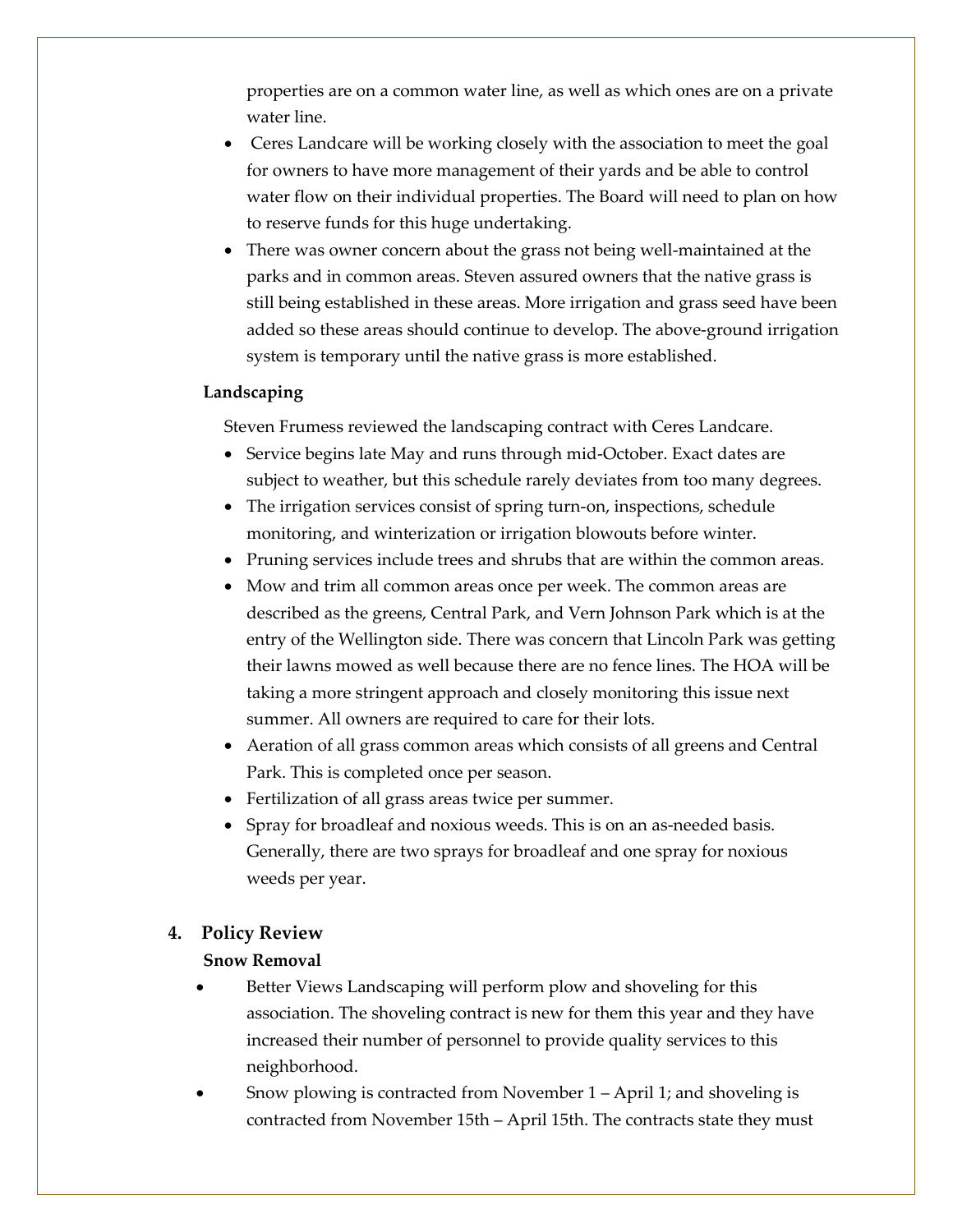report for maintenance if there is 3'' or more in snow accumulation by noon on any given day. The main plowing of the alleys is to be completed for the entire neighborhood before 9:00 am.

• This year, the contract includes shoveling of the pedestrian bridges before the greens. The alleys at French Gulch will be closely monitored due to the mounds of snow that tend to build in these sections. Owners were advised to let us know if there are concerns with the amount of snow piling up in these areas. Mike Zobbe asked if shoveling includes all walkways and sidewalks and was informed that they will be included in this contract.

#### **Collections**

- The Association shall impose every month a \$20.00 late charge for each owner who fails to timely pay his/her monthly installments of the monthly assessment within 20 days of the due date. This late charge shall be a "common expense" for each delinquent owner. Interest at the rate of 21% per annum under the Declaration and Colorado law shall accrue on any delinquent assessment, fine, or another charge from the due date without further notice to the Owner. Interest will be added to the owner's account on the last day of the month in which the assessment becomes delinquent.
- Per Robin Dew, Alpine Edge Accountant, owners in the Association are good about paying dues on time. Considering that Wellington & Lincoln Park contain 282 units, this is considered good standing and Alpine Edge thanked the owners for their timely payments.
- Owners can pay dues by check, ACH, or Plastiq. Owners were advised to reach out to Robin, via the accounting email provided, to set up an account with Pastiq if interested in making payments that way. Owners were informed that there will soon be a QR Code available for Plastiq. This QR code should be available by end of Q4. If owners have any questions, they are advised to reach out to Robin directly.

## **Design Review Process**

- Leigh Girvin reviewed the Design Review Process for the Association. The DRC implemented a new process by making the design application more specific. The DRC will start meeting on the third Monday of each month to be able to review applications promptly.
- Owners are reminded that the Committee is made up of volunteers, and ask that homeowners remain patient and abide by the DRC's structured timeline.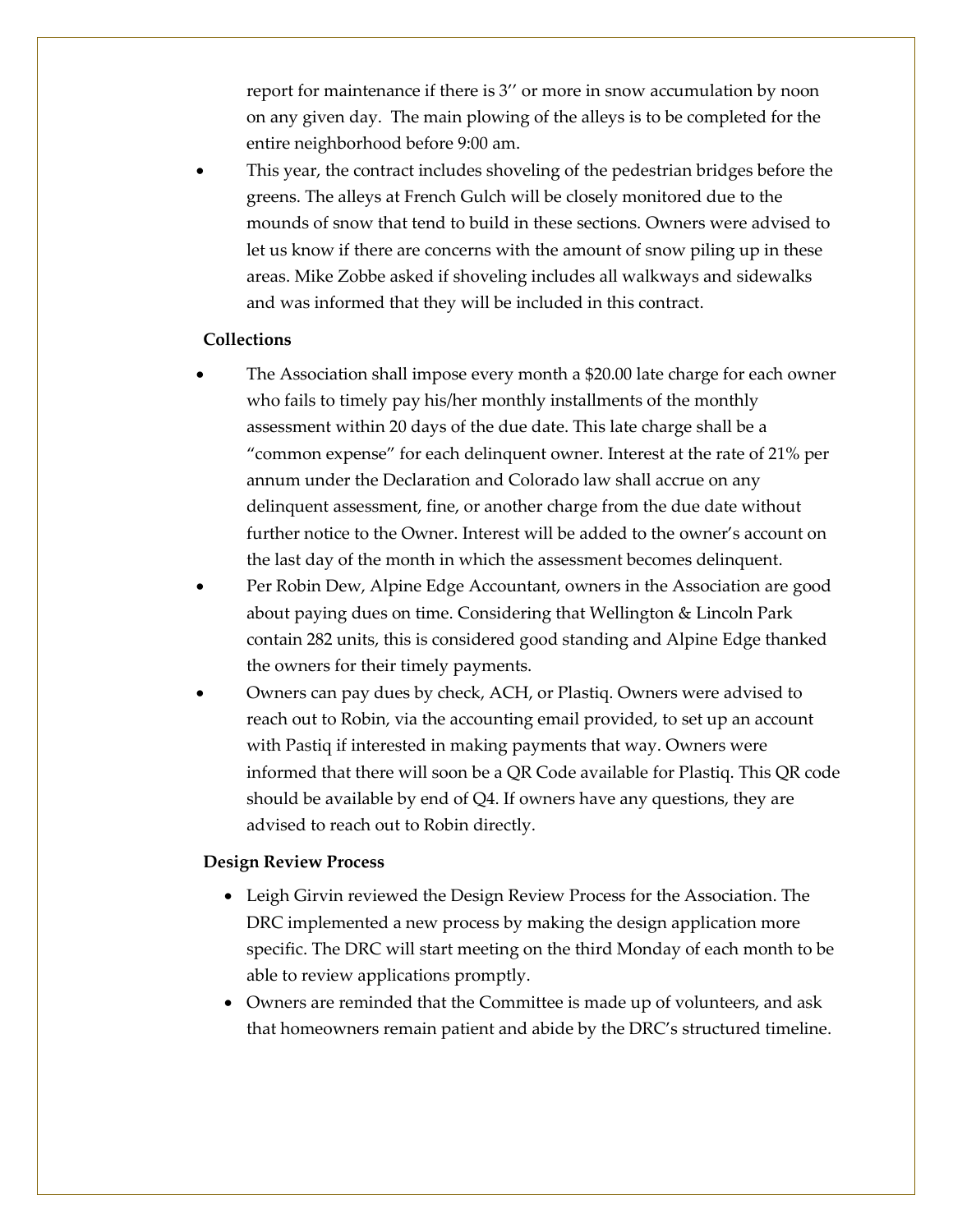## **V. New Business**

# **1. Financial Review**

- Review 2021 Year-to-Date Financials
	- Overall Wellington hit close to the targeted budget, with almost all expenses coming in as expected. There were slight overages in 'Landscape' with prices totaling \$1,200 over budget. Additionally, there was an overage in 'Repairs & Maintenance as several fences needed repair following last winter.
	- These overages were offset by savings in 'Legal & Snow Plow Extra,' as these funds went unused due to the Association not having legal affairs and the light snow this past year.
	- A budget variation to note is 'Water.' This was the first summer that Ceres Landcare took on landscaping for the Association. They performed a full audit of the irrigation systems throughout the neighborhood, turning on a water meter that had been disconnected as well as hooking up another irrigation meter to the system. These two meters were not included in the financial plan for the 2021 fiscal year; therefore resulting in overage for 'Landscape'. This had been fully onboarded and will be budgeted for in the 2022 fiscal year.
	- Reserve expenditures for the year were comprised of the bark mulch project and the painting of picket fences. The Associations reserve will stand at approximately \$235K which aligns with the previous reserve study. As previously mentioned, a new reserve study may be needed for more accurate guidance.

# • **Ratify Board-Approved 2021 Operating Budget**

- Due to the asphalt reserve savings, reserve contribution in 2022 will be zero, and all dues will be allocated to address operational expenses.
- Insurance was kept flat as the budgeted increase did not happen in 2021 but are expected in 2022
- Per guidance from Ceres, landscaping was brought up 6% to match their proposed contract. Unfortunately, as their costs increase so do their costs.
- All neighborhood events & office expenses remain flat to 2020
- Our management fee has also increased 6% due to inflation and our rising costs
- Robin confirmed that the dues were staying flat. Ryne Scholl motioned to approve the 2021 budget and Dave Rossi seconded. There were no opposing votes by homeowners. The budget was approved unanimously.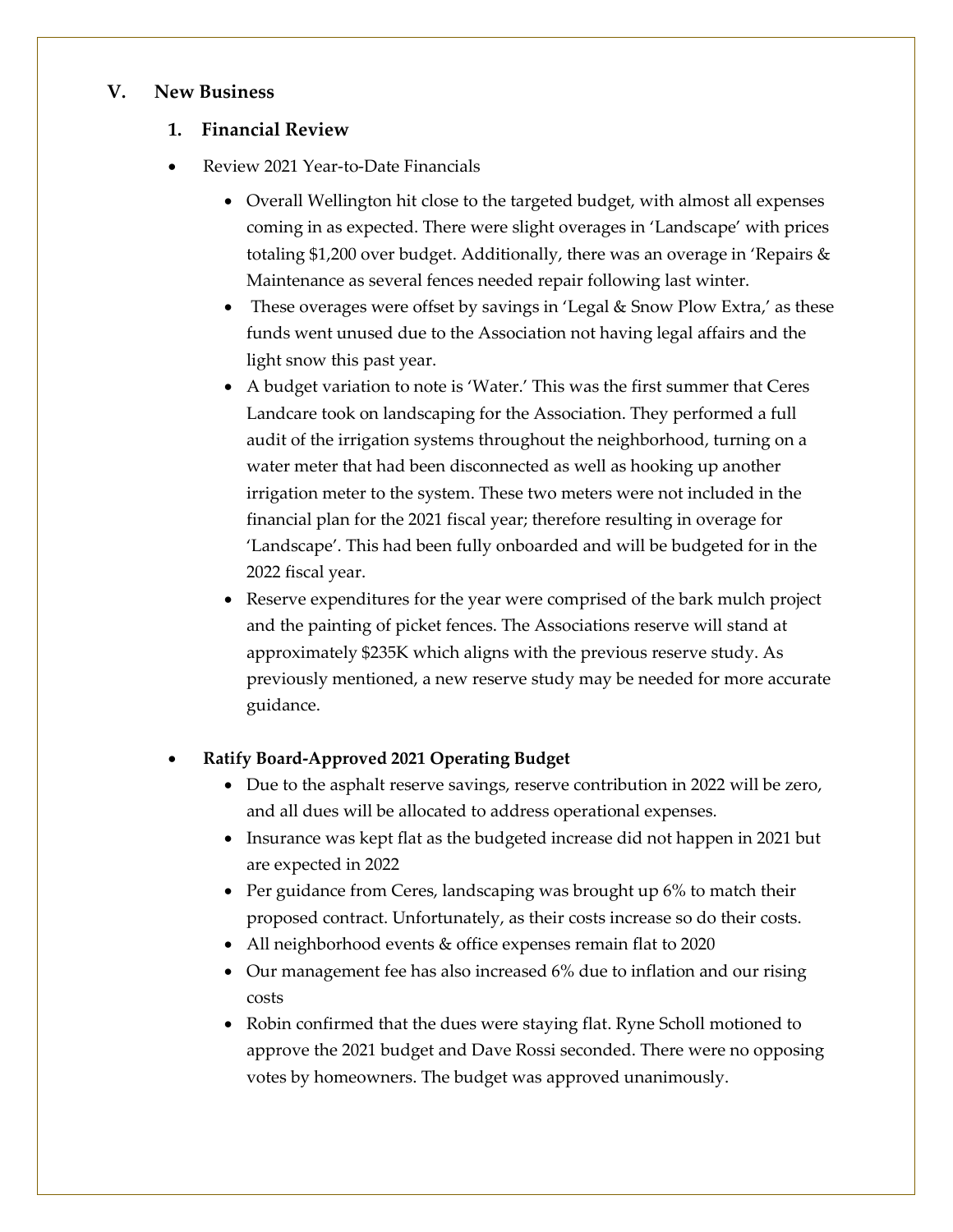## **2. Parking Enforcement**

#### • **Survey Results**

- There were 150 responses to the survey conducted about parking in the neighborhood. The Board feels the parking situation is not too bad for guest parking but foresee issues down the road. The demand for parking spaces is slowly increasing while the supply remains static. The Board has discussed this issue with the DRC but does not see a lot of options to increase guest parking at this time.
- According to the survey, the general sense is that guest parking is moderate to very important to homeowners in the Association. Sixty-two percent of owners say they have not had issues finding guest parking near homes, but may have issues in the future with owners indicating that the number of cars associated with their property will either rise or remain constant.

## **Guest Parking**

- All vehicles that utilize Guest parking must fill out and make visible a neighborhood-approved parking pass which can be found in an enclosed box in each Guest parking area. All vehicles that are parked in Guest parking must be relocated every 72 hours and/or when there is a snowfall of three inches or more so the snow removal contractor can clear the parking areas of snow and ice. All violators are subject to ticketing and/or towing.
- Steven reminded homeowners that the Rules and Regulations set in place by the Association state that guest parking is not for residents to use as permanent parking, and that the HOA will be enforcing these regulations on any violators. The Board is considering partnering with Breck Park for parking enforcement to stay on top of parking violations during the evenings when the HOA is not available to make rounds. Breck Park would get some cut of violations they encounter but the Board would not be looking at this as a source of revenue.
- Per Board President Ian Hamilton, the end goal is to turn some of the Guest parking into permanent parking spaces with a purchased pass. All other guest parking would remain free. Currently, there is not enough land or funds to build a parking lot. There was owner concern about dues increasing and potentially having to pay for extra parking as well. Ian stated that with the way the neighborhood was set up, all extra spaces are designated for guest parking; and if owners needed to utilize a communal parking space, they would have to purchase it.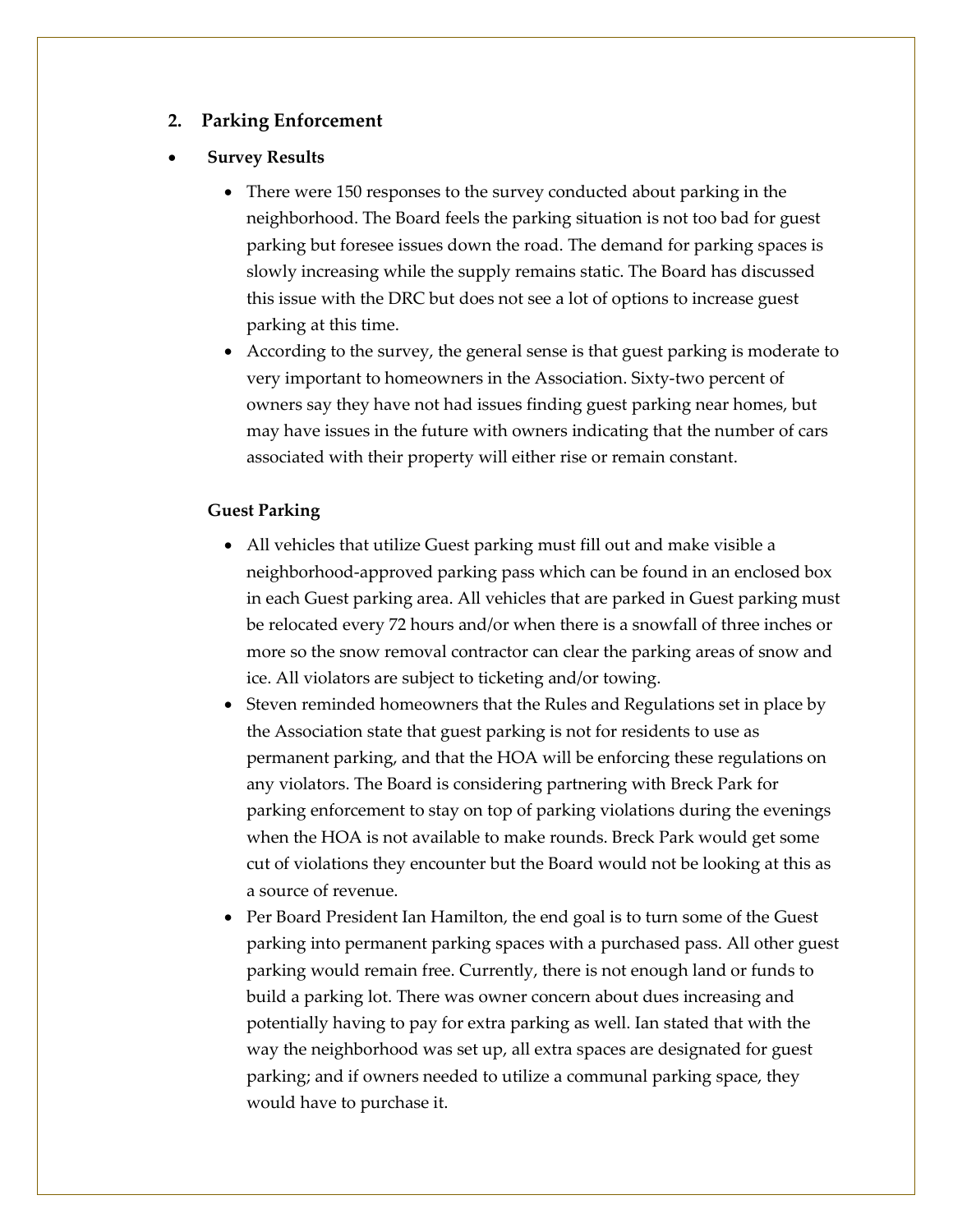- Homeowner Heather Gard suggested that with the population in the neighborhood growing and teenagers starting to drive, there needs to be a way to figure out how to expand parking for residents and/or allot a certain amount of spaces to owners who have expanding families/drivers. Steven reminded owners that this topic is still in the discussion phase and the Board is attempting to plan for the future as well as the growing amount of individuals having vehicles in the neighborhood.
- Brett advised owners to reach out if there are any parking issues and reminded them that all owners are welcome to join the monthly Board Meeting to suggest resolutions for this issue. All Board Meetings are open to the public and notice of their happening will be relayed to all owners via email.

## **VI. Director Election Reminder**

- Seven directors meet, as volunteers, every month and the current Board will be active through December 31. There were two seats up for election this year. Brett reminded homeowners that the election would remain open through midnight the night of the meeting (Thursday, November 18), and provided the link to the online ballot to owners that had not yet voted.
- Brett discussed proxies and their usage, making it clear that the votes of proxies that had been submitted will count for every proxy that they hold.
- Homeowner Dave Rossi brought up online ballot services and questioned why the HOA was not using one for this election. Board President Ian Hamilton replied that the Board would address the concern in the next meeting and can decide if they would like to use an online ballot service in the future.

## **VII. Open Forum**

- Some homeowners had questions about what could be added to the neighborhood; for example, trash cans for dog waste or neighborhood mailboxes. As for neighborhood-wide trash cans, wildlife is the main concern. Member-at-Large Christine Britton brought up the fact that in another neighborhood, Vista Point, the homeowners are in charge of emptying public trash cans and it is not on the HOA to be responsible for it. On the topic of neighborhood mailboxes, Board President Ian Hamilton mentioned the Town Manager is in favor of this. According to the Postmaster, they need to acquire the right equipment to service the neighborhood.
- Owners would also like to have more neighborhood events, including the Bike Rodeo. The Board will discuss creating a Wellington Events Committee for any interested volunteers.